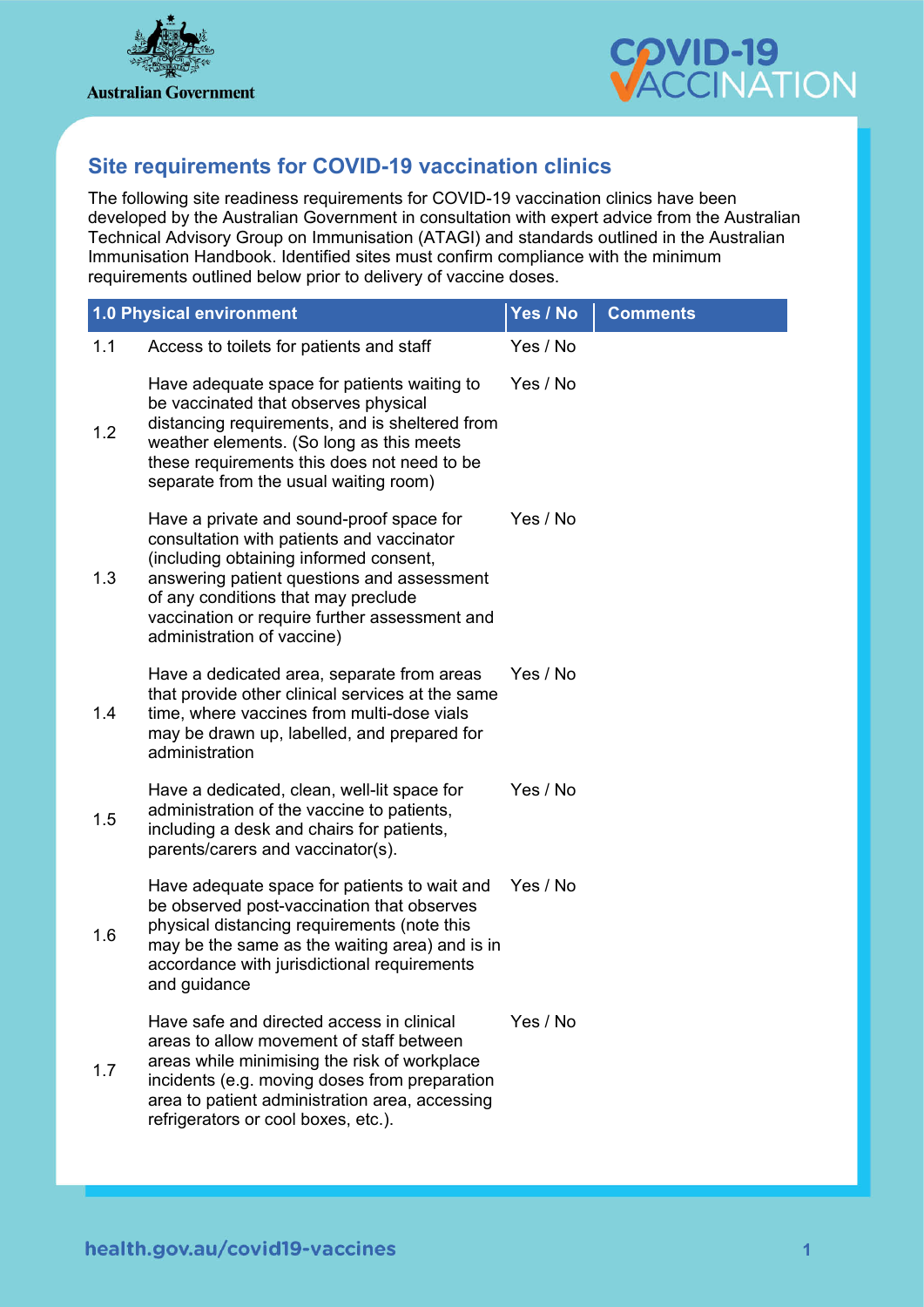| 1.8  | Adequate handwashing facilities for staff, and<br>antimicrobial hand sanitisers available.                                                                         | Yes / No |                 |
|------|--------------------------------------------------------------------------------------------------------------------------------------------------------------------|----------|-----------------|
| 1.9  | Have visual reminders and cues in place to<br>reduce the risk of errors.                                                                                           | Yes / No |                 |
| 1.10 | Have a process in place to safely dispose of<br>unused vaccines, in accordance with TGA and<br>other regulatory requirements.                                      | Yes / No |                 |
| 1.11 | Have adequate sharps disposal bins,<br>appropriate for the volume of patients, and<br>securely placed and spaced to mitigate the<br>risk of needle stick injuries. | Yes / No |                 |
| 1.12 | Appropriate security provisions to ensure no<br>unauthorised access to vaccine doses                                                                               | Yes / No |                 |
| 1.13 | Have ready access to appropriate emergency<br>equipment, including adrenaline, oxygen and<br>defibrillator                                                         | Yes / No |                 |
|      | <b>2.0 Physical location</b>                                                                                                                                       | Yes / No | <b>Comments</b> |
|      |                                                                                                                                                                    |          |                 |
| 2.1  | Proximity to sufficient car parking either onsite<br>or within a short distance from the practice                                                                  | Yes / No |                 |
| 2.2  | Proximity to public transport (where relevant,<br>but not mandatory)                                                                                               | Yes / No |                 |
| 2.3  | Accessible by other patient transport services<br>(including ambulance)                                                                                            | Yes / No |                 |
|      | 3.0 Infrastructure                                                                                                                                                 | Yes / No | <b>Comments</b> |
| 3.1  | Reliable water and electricity supply                                                                                                                              | Yes / No |                 |
| 3.2  | Access to telephone, computer networks,<br>internet and computer hardware as required                                                                              | Yes / No |                 |
| 3.3  | Ability to maintain room temperatures between Yes / No<br>$19 - 25$ degrees                                                                                        |          |                 |
|      | 4.0 Workforce requirements                                                                                                                                         | Yes / No | <b>Comments</b> |
| 4.1  | Adequate number of appropriately trained staff to ensure clinical safety including:                                                                                |          |                 |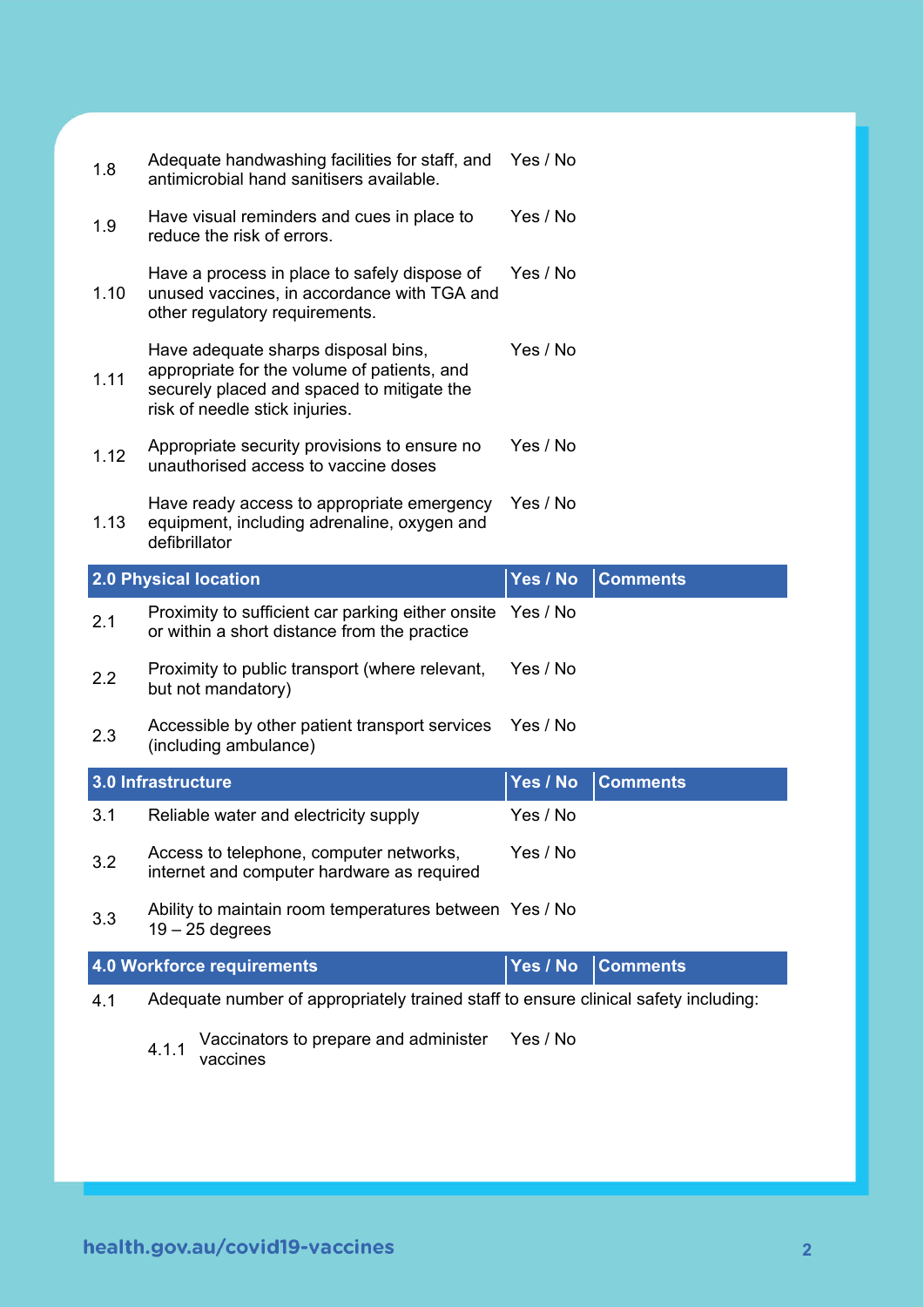|                | Authorised immunisation provider (e.g.                                                                                                                                                                                                                                               | Yes / No |                 |
|----------------|--------------------------------------------------------------------------------------------------------------------------------------------------------------------------------------------------------------------------------------------------------------------------------------|----------|-----------------|
| 4.1.2          | medical officer or fully trained<br>immunisation registered nurse/nurse<br>practitioner to assess patients and<br>authorise other appropriately trained<br>clinical staff (vaccinator) to administer<br>the vaccine)                                                                 |          |                 |
| 4.1.3          | Concierge or team leader (to direct<br>clinic flow)                                                                                                                                                                                                                                  | Yes / No |                 |
|                | 4.1.4 Clerical staff                                                                                                                                                                                                                                                                 | Yes / No |                 |
| 4.1.5          | First aid staff, additional to vaccinating<br>staff as per jurisdictional requirements                                                                                                                                                                                               | Yes / No |                 |
| 4.1.6          | Staff to manage staff/patient/stock<br>safety (if/when required)                                                                                                                                                                                                                     | Yes / No |                 |
| 4.1.7          | Medical officer (may be the same as<br>the authorised immunisation provider)                                                                                                                                                                                                         | Yes / No |                 |
| 4.2            | Acknowledge that everyone administering<br>vaccines must have appropriate training<br>and/or qualifications in line with jurisdictional<br>requirements, and have received adequate<br>specific training in COVID-19 vaccination,<br>including regarding the use of multi-dose vials | Yes / No |                 |
| 4.3<br>doses   | Have documented procedure for managing<br>and recording training of staff handling vaccine                                                                                                                                                                                           | Yes / No |                 |
|                | 5.0 Cold chain management                                                                                                                                                                                                                                                            | Yes / No | <b>Comments</b> |
| 5.1<br>Celsius | Have adequate number and capacity of<br>refrigerators to store vaccines (in addition to<br>usual vaccine stock), with refrigerators to be<br>maintained and monitored at $2 - 8$ degrees                                                                                             | Yes / No |                 |
| 5.2            | Have appropriate refrigerators and opaque<br>containers to store vaccine syringes that have<br>been prepared for administration under<br>appropriate temperature conditions and<br>protected from light from the time they are                                                       | Yes / No |                 |
|                | prepared till the time they are administered                                                                                                                                                                                                                                         |          |                 |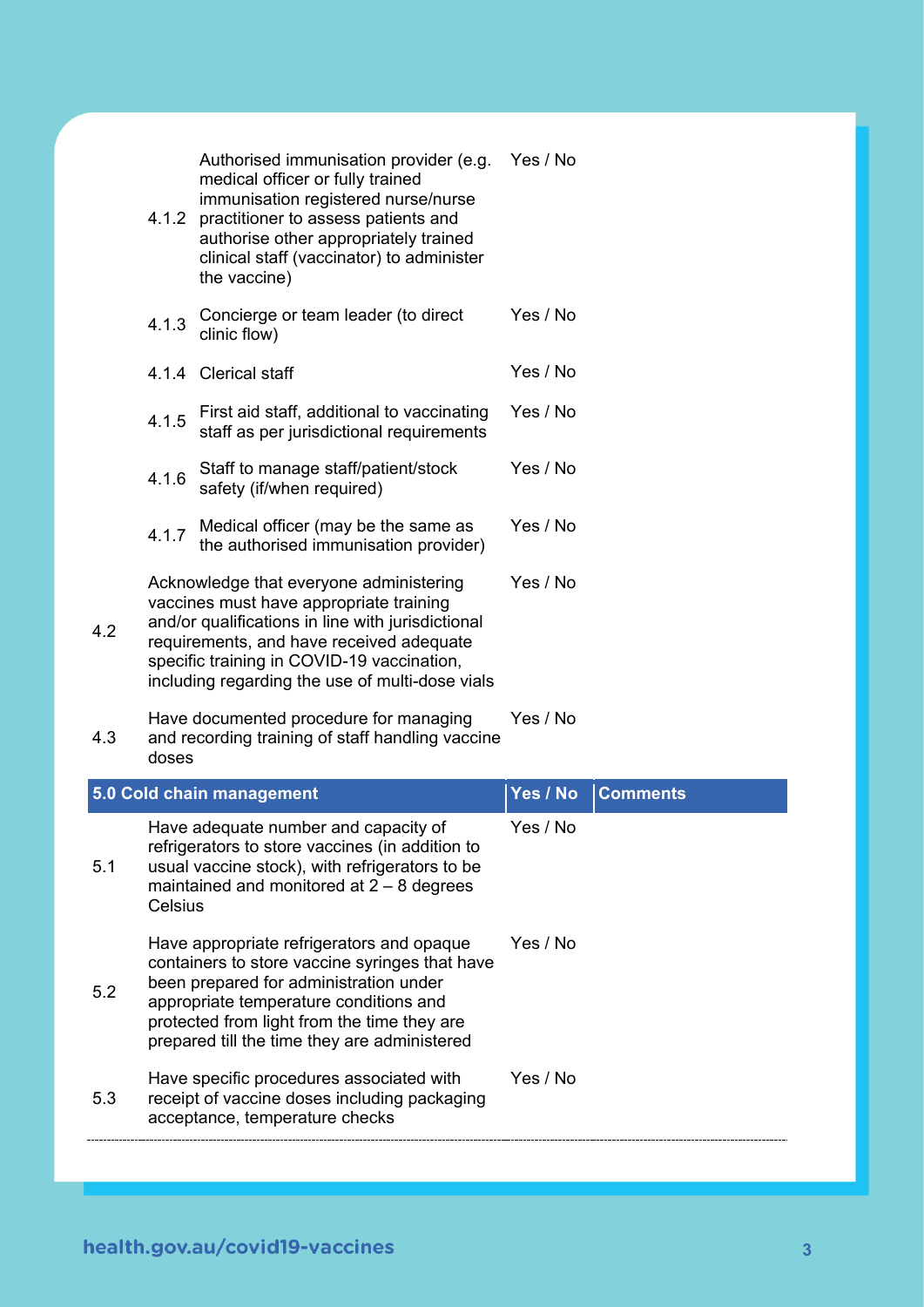| 5.4 | including: | Sites must be able to adhere to the Strive for 5<br>guidelines <sup>1</sup> and will need to have or be able to<br>develop policies for cold chain management                                                                                                        |          |                 |
|-----|------------|----------------------------------------------------------------------------------------------------------------------------------------------------------------------------------------------------------------------------------------------------------------------|----------|-----------------|
|     | 5.4.1      | Able to monitor the temperatures of the Yes / No<br>refrigerator(s) where vaccines are<br>stored                                                                                                                                                                     |          |                 |
|     | 5.4.2      | Have an appropriate policy and protocol Yes / No<br>in place to respond to temperature<br>breaches, including relocating vials to<br>another refrigerator (or freezer, where<br>relevant) and responding at times<br>where clinic may not have any staff<br>present. |          |                 |
|     |            | More guidance regarding cold chain<br>management will be provided by the<br>Commonwealth.                                                                                                                                                                            |          |                 |
|     |            | 6.0 Technology and Record Keeping                                                                                                                                                                                                                                    | Yes /No  | <b>Comments</b> |
| 6.1 |            | Access to patient management system and<br>Australian Immunisation Register via Provider<br>Digital Access (PRODA)                                                                                                                                                   | Yes / No |                 |
| 6.2 |            | There will be a requirement for connectivity to<br>support integration with a National booking<br>system. More information will be circulated<br>regarding integration to current practice<br>management systems.                                                    | Yes / No |                 |
| 6.3 |            | Ability to meet mandatory requirements<br>regarding reporting of all vaccine<br>administration into AIR within an appropriate<br>timeframe, ideally within 24 hours                                                                                                  | Yes / No |                 |
|     |            | Have a process of obtaining and recording<br>informed consent.                                                                                                                                                                                                       | Yes / No |                 |
|     |            |                                                                                                                                                                                                                                                                      |          |                 |

<span id="page-3-0"></span> $\overline{a}$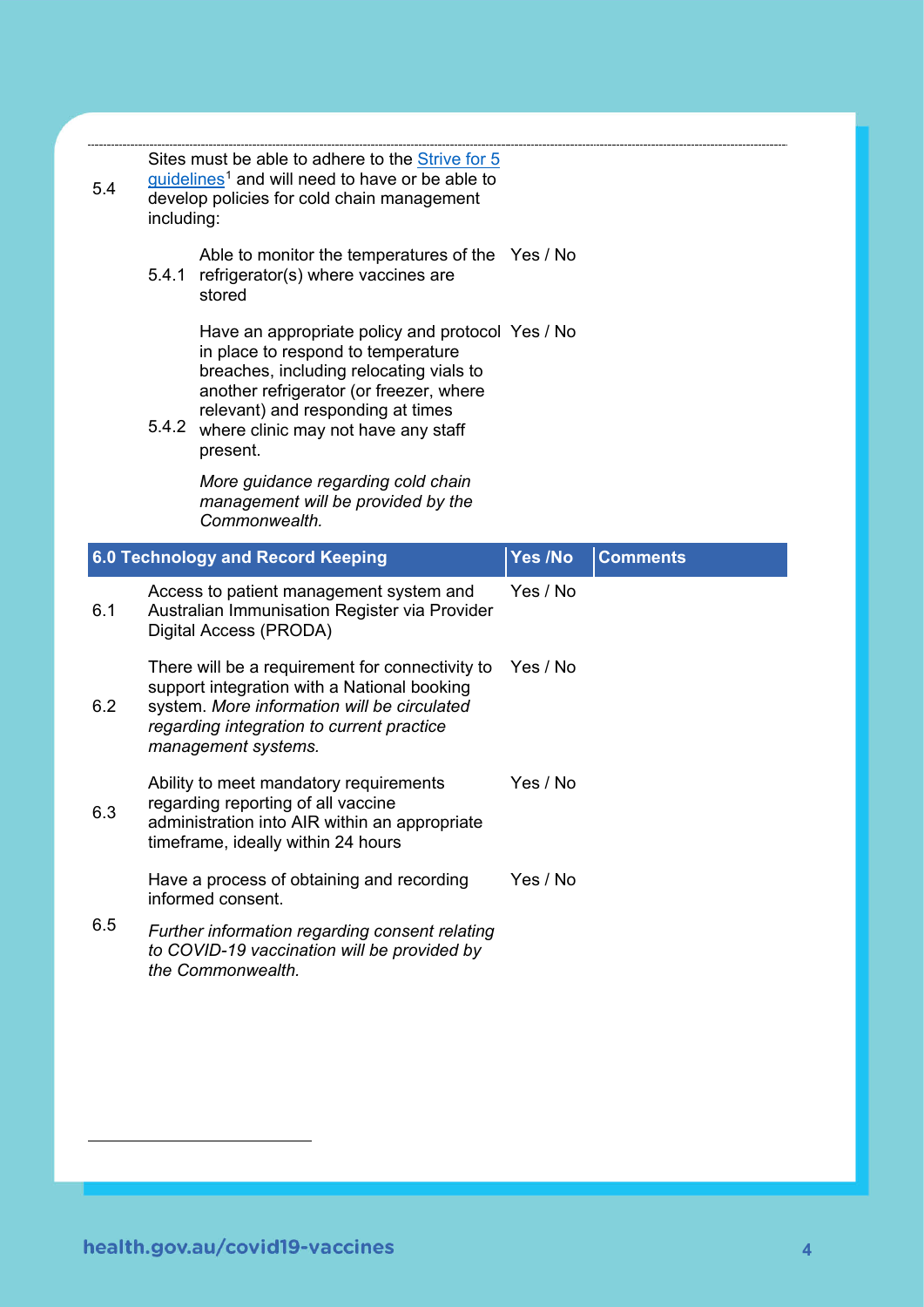| 6.6 |                                                                                                                                                                                                                       | Be able to develop policies and procedures for:                                                                                                                                                                                                                                  |          |                 |
|-----|-----------------------------------------------------------------------------------------------------------------------------------------------------------------------------------------------------------------------|----------------------------------------------------------------------------------------------------------------------------------------------------------------------------------------------------------------------------------------------------------------------------------|----------|-----------------|
|     | 6.6.1                                                                                                                                                                                                                 | Identifying individual vaccine recipients, Yes / No<br>checking to confirm any record of<br>previous receipt of any COVID-19<br>vaccine doses (including date and<br>brand of product received), and<br>recording immunisation encounters<br>(electronic records are preferable) |          |                 |
|     |                                                                                                                                                                                                                       | Labelling syringes when they are drawn Yes / No<br>6.6.2 up from multi-dose vials, including date<br>and time of preparation and of expiry                                                                                                                                       |          |                 |
|     | 6.6.3                                                                                                                                                                                                                 | Recording and reporting of vaccines<br>used and stock on hand and those<br>discarded, including reasons for<br>discarding, and vaccine wastage                                                                                                                                   | Yes / No |                 |
| 6.7 | anaphylaxis                                                                                                                                                                                                           | Ability to monitor, manage and report adverse<br>events following immunisation, including                                                                                                                                                                                        | Yes / No |                 |
|     | 7.0 Waste disposal                                                                                                                                                                                                    |                                                                                                                                                                                                                                                                                  | Yes / No | <b>Comments</b> |
| 7.1 | Facilities to dispose of all waste, including<br>sharps and unused vaccine appropriately in<br>accordance with standard precautions (TGA,<br>OGTR (if appropriate) and other regulatory<br>requirements for vaccines) |                                                                                                                                                                                                                                                                                  | Yes / No |                 |
|     | 8.0 Personal protective and other equipment                                                                                                                                                                           |                                                                                                                                                                                                                                                                                  | Yes / No | <b>Comments</b> |
| 8.1 |                                                                                                                                                                                                                       | Appropriate PPE, as per requirements in the<br>Australian Immunisation Handbook and<br>jurisdictional requirements                                                                                                                                                               | Yes / No |                 |
| 8.2 | Adequate supplies of other medical equipment Yes / No<br>e.g. stethoscopes, examination tables,<br>diagnostic testing equipment                                                                                       |                                                                                                                                                                                                                                                                                  |          |                 |
| 8.3 |                                                                                                                                                                                                                       | Labels for syringes (if filling in advance)                                                                                                                                                                                                                                      | Yes / No |                 |
| 8.4 |                                                                                                                                                                                                                       | Antimicrobial /disinfectant wipes to clean<br>stations between patients.                                                                                                                                                                                                         | Yes / No |                 |
| 8.5 |                                                                                                                                                                                                                       | Sanitation equipment for administration site                                                                                                                                                                                                                                     | Yes / No |                 |
|     | requirements                                                                                                                                                                                                          | 9.0 Accreditation and other regulatory                                                                                                                                                                                                                                           | Yes / No | <b>Comments</b> |
| 9.1 |                                                                                                                                                                                                                       | Able to claim MBS item numbers for billing                                                                                                                                                                                                                                       | Yes / No |                 |
|     |                                                                                                                                                                                                                       |                                                                                                                                                                                                                                                                                  |          |                 |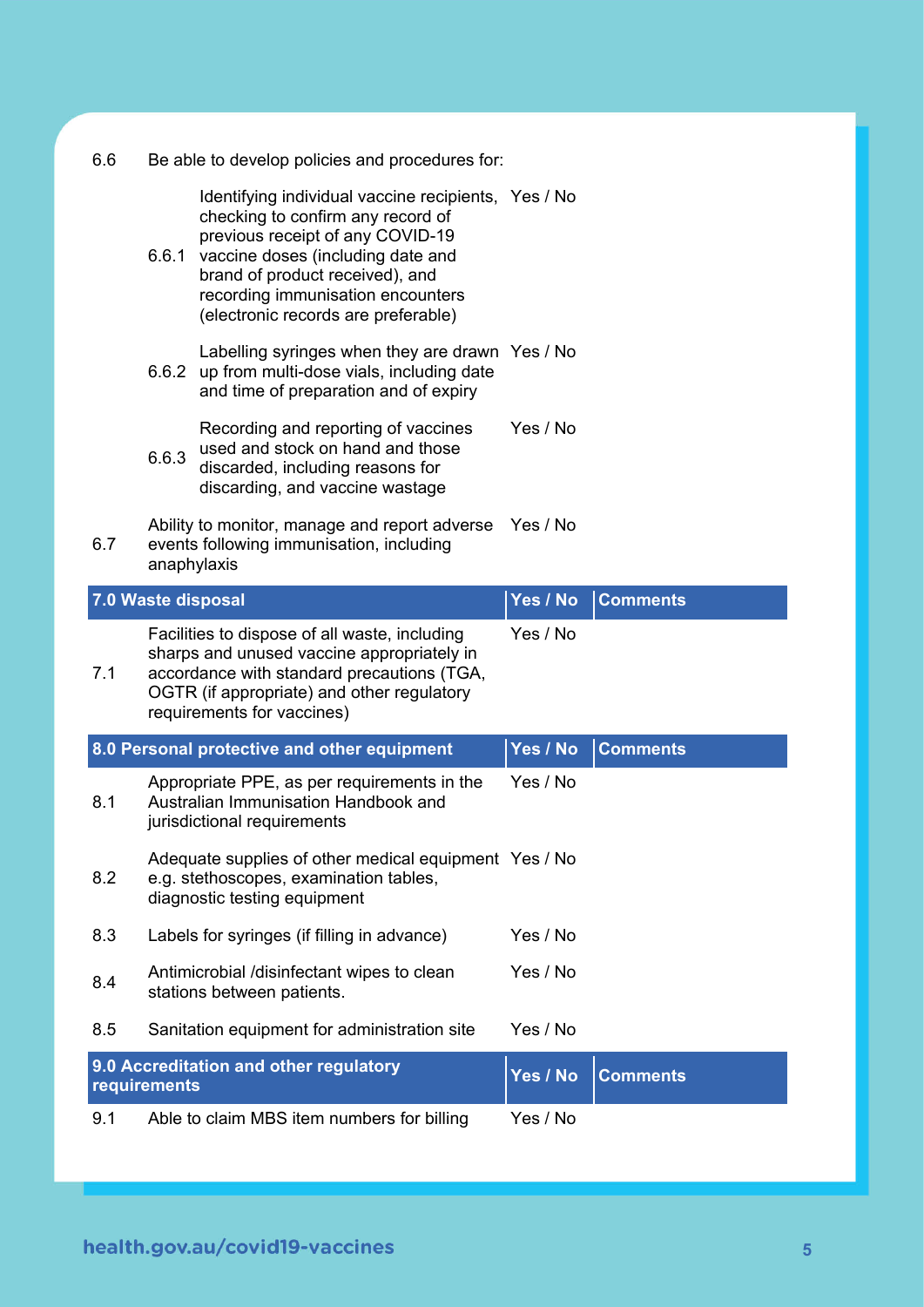| 9.2  | Have the appropriate accreditation required for Yes / No<br>the relevant clinic or practice, as advised by<br>the Commonwealth (noting that accreditation<br>will inform funding arrangements)                                                                                                                                  |          |                 |
|------|---------------------------------------------------------------------------------------------------------------------------------------------------------------------------------------------------------------------------------------------------------------------------------------------------------------------------------|----------|-----------------|
| 9.3  | Yes / No<br>Willingness to comply with compulsory training                                                                                                                                                                                                                                                                      |          |                 |
| 9.4  | All immunisers to be authorised under the<br>relevant state or territory's Public Health Act or<br>related legislation to provide vaccines                                                                                                                                                                                      | Yes / No |                 |
|      | 10.0 Accessibility and cultural safety                                                                                                                                                                                                                                                                                          | Yes / No | <b>Comments</b> |
| 10.1 | Will have or develop policies and procedures<br>for ensuring services are culturally safe for<br>Aboriginal and Torres Strait Islander peoples                                                                                                                                                                                  | Yes / No |                 |
|      | Will need to have arrangements for<br>identification of and assistance for those with<br>additional or specific needs, including:                                                                                                                                                                                               | Yes / No |                 |
| 10.2 | Ensuring culturally appropriate policies<br>and procedures for multicultural<br>communities                                                                                                                                                                                                                                     |          |                 |
|      | Qualified interpreters available when<br>needed such as through the Australian<br>Government Translating and<br>Interpreting Service (TIS)                                                                                                                                                                                      |          |                 |
|      | Translations to languages other than<br>English                                                                                                                                                                                                                                                                                 |          |                 |
| 10.3 | Will need to have arrangements to provide<br>accessibility to those with Disability (including<br>intellectual disability and those with other<br>mobility issues)                                                                                                                                                              | Yes / No |                 |
|      | 11.0 Management of the clinic                                                                                                                                                                                                                                                                                                   | Yes / No | <b>Comments</b> |
| 11.1 | Standardised screening process to exclude<br>patients who display symptoms of COVID-19,<br>and refer for appropriate assessment for<br>COVID-19 or other conditions (as per<br>guidance provided in the <b>ATAGI Guiding</b><br><b>Principles for Maintaining Immunisation</b><br><b>Services During the COVID-19 Pandemic)</b> | Yes / No |                 |
|      |                                                                                                                                                                                                                                                                                                                                 |          |                 |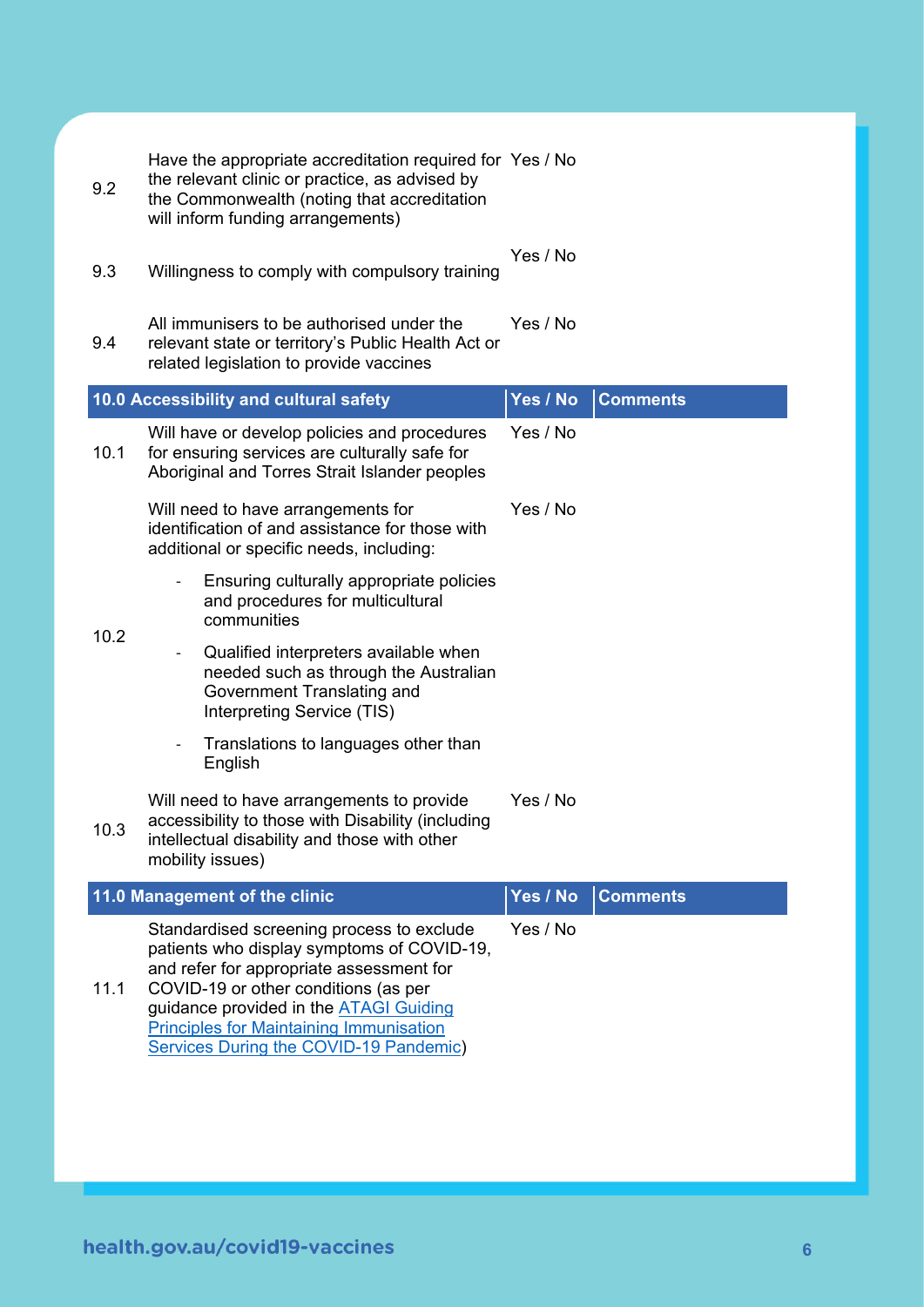| 11.2         | Standardised screening process for<br>contraindications, receipt of previous doses of<br>COVID-19 vaccines and/or receipt of other<br>vaccines (observing any interval<br>requirements).                                                                                    | Yes / No |                 |
|--------------|-----------------------------------------------------------------------------------------------------------------------------------------------------------------------------------------------------------------------------------------------------------------------------|----------|-----------------|
| 11.3         | Clear assignment of duties and responsibilities Yes / No<br>of all staff and clear plan of workflow,<br>particularly regarding drawing up from a multi-<br>dose vial and administering individual vaccine<br>doses drawn from a particular vial for each<br>clinic session. |          |                 |
| 11.4         | Incident management in place, with staff<br>knowledgeable about relevant procedures and<br>able to report any clinical incident (e.g. injury<br>in workplace) to the appropriate authorities.                                                                               | Yes / No |                 |
| 11.5         | Has process in place to manage injuries to<br>workforce (e.g. needle stick injury).                                                                                                                                                                                         | Yes / No |                 |
| 11.6         | Process in place to prevent and manage<br>violence or aggression in the clinic.                                                                                                                                                                                             | Yes / No |                 |
|              |                                                                                                                                                                                                                                                                             |          |                 |
|              | 12.0 Vaccine administration equipment<br>requirements for each patient vaccination - the<br>Commonwealth will provide majority of<br>consumables required for the vaccine                                                                                                   | Yes / No | <b>Comments</b> |
|              | Ability to securely store items listed below:                                                                                                                                                                                                                               |          |                 |
|              | Sterile 2mL or 3mL syringes (latex free)                                                                                                                                                                                                                                    | Yes / No |                 |
| 12.2         | Sterile drawing up needle (19 or 21 gauge<br>recommended to reduce risk of coring)                                                                                                                                                                                          | Yes / No |                 |
| 12.1<br>12.3 | Sterile administration needle (22-25 gauge),<br>25mm for adults, 38mm for very large or<br>obese person                                                                                                                                                                     | Yes / No |                 |
| 12.4         | Alcohol wipe (for vials)                                                                                                                                                                                                                                                    | Yes / No |                 |
| 12.5         | Cotton wool ball                                                                                                                                                                                                                                                            | Yes / No |                 |
| 12.6         | Hypoallergenic tape or latex free band aid                                                                                                                                                                                                                                  | Yes / No |                 |
| 12.7         | Dish for drawn up vaccine (kidney dish)                                                                                                                                                                                                                                     | Yes / No |                 |
| 12.8         | Sharps containers                                                                                                                                                                                                                                                           | Yes / No |                 |
| 12.9         | Containers for disposal of biohazardous waste Yes / No                                                                                                                                                                                                                      |          |                 |